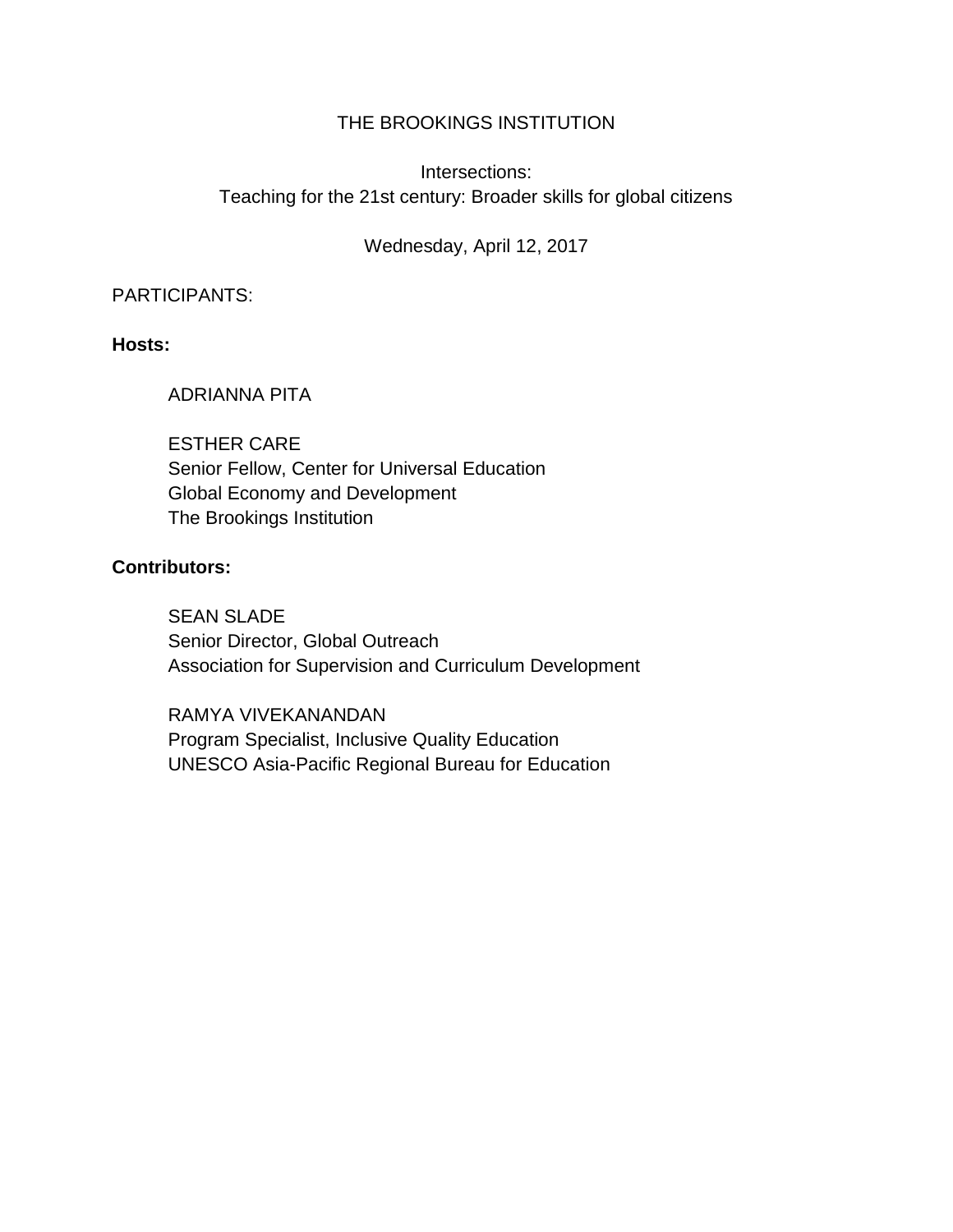(Music)

PITA: Welcome to Intersections, part of the Brookings Podcast Network. I'm your host, Adrianna Pita. Today's episode is looking at the transformation of education around the world to face the rapidly changing social, economic, and technological demands of the 21st century. My colleague Esther Care, senior fellow in our Center for Universal Education, will be guest-hosting a conversation with Sean Slade, the senior director for global outreach with the Association for Supervision and Curriculum Development, and Ramya Vivekanandan, with UNESCO's Center for Asia-Pacific Regional Bureau for Education, as they look at the full breadth of skills needed to comprehensively prepare children, youth, and adults for 21st century citizenship and life. For more on this subject, you can find the proceedings of our Center for Universal Education's annual symposium available at brookings.edu/events.

Now, over to Esther.

CARE: Hello, I'm Esther Care from Brookings, and I'm here today with Sean Slade of ASCD and Ramya Vivekanandan from UNESCO Bangkok. So at Brookings, we've been looking at an emerging trend in education about the adoption of a much more explicit focus on the development of a broad range of skills for students in education, so through their formal education systems. The backdrop to this is that UNESCO, back in I think the last decade of last century, was proposing a new vision of education, and you may know this: learning to do, learning to be, learning to live together. And they've become a little bit closer to where we are now. The OECD published a very widely-read report in 2003 which focused on key competencies, and they classified those competencies in three broad groups. First of all was using a wide

2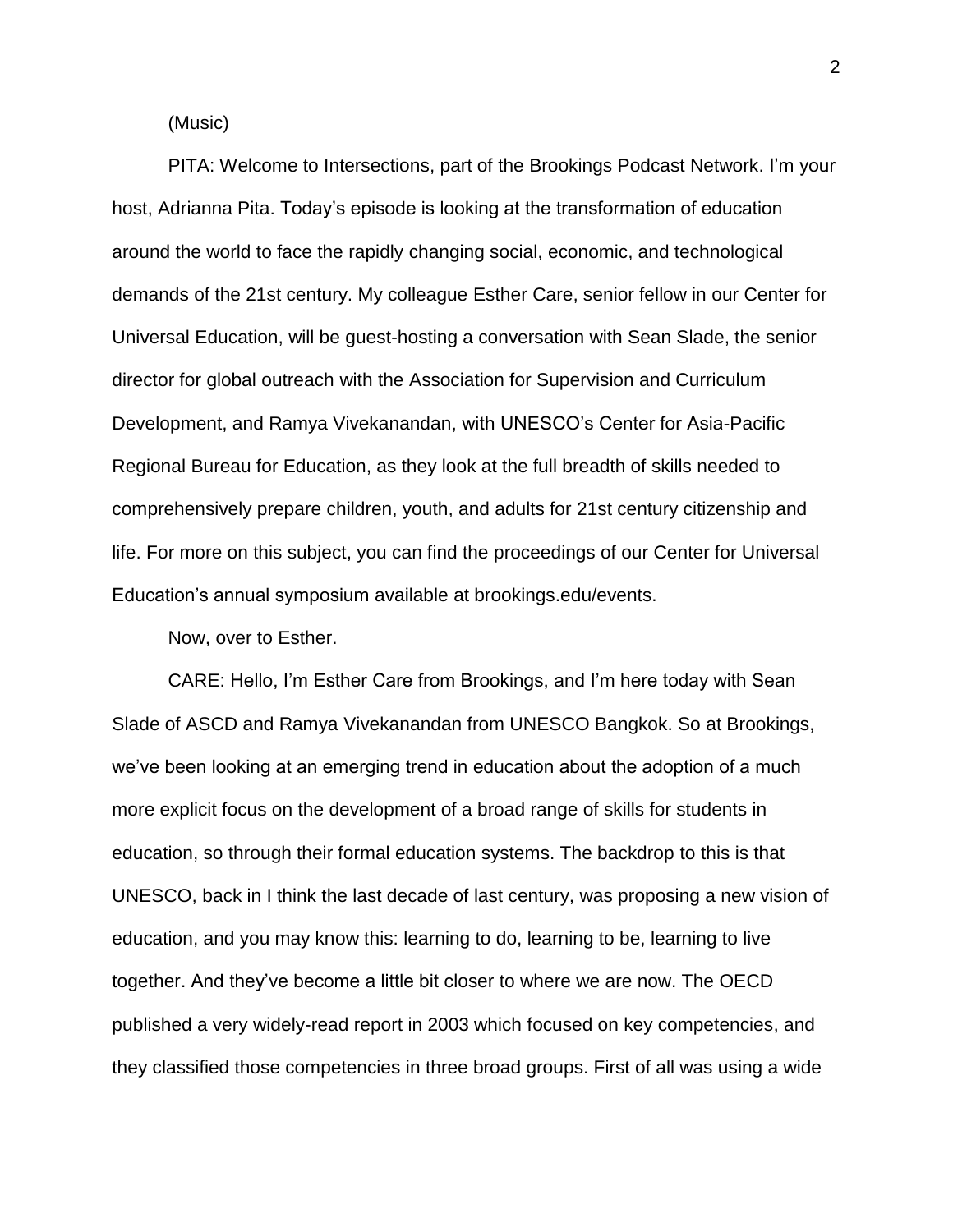range of tools so that people could interact much more effectively with other people and with the environment, so physical tools like ICT, information, communication, and technology tools; as well as sociocultural tools just like communication and language. There was also a focus on individuals being able to engage with others in a much more networked and interdependent world, and individuals taking much more responsibility for managing their own lives through situating themselves in that broader social context.

So coming right up to, I guess, the second decade of this century, we have the Assessment and Teaching in 21st Century Skills project, which was an international project that engaged about eight countries, and part of that project was identifying a framework for us to think about, what are the characteristics that we are going to value among students, among citizens, in the future? And in fact, those characteristics were about different knowledge, skills, attitudes, values, and ethics. And within that particular project, I led some research work which focused on two skillsets: collaborative problemsolving and digital literacy in social networks. And those two skills have appeared relatively recently in our vocabularies, but what I'd like to talk about today is not only those more recent, 21st century-labeled skills, but skills that we now are more and more focusing on in education. And a lot of these skills we're valuing much more because of 21st century technologies and this whole thing about the world being—not a global village, but a global living space.

So what I'd like is if you could talk about the work that you were involved in that picks up on that recognition that education needs to be providing a much broader set of opportunities for the youth of today. So Sean, I'll throw it over to you first.

3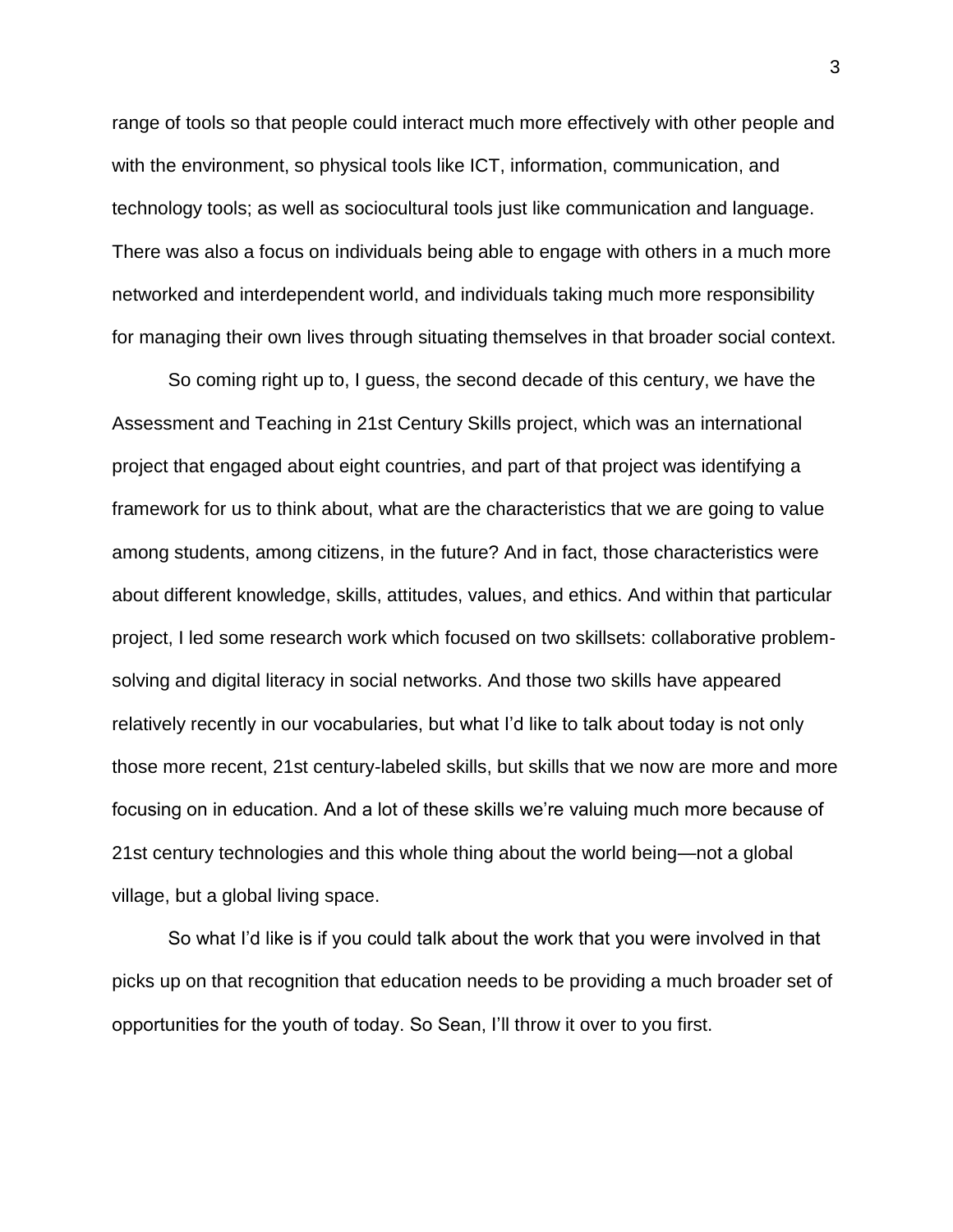SLADE: Ok, thank you very much, and thank you for the invitation. For those of you who don't know well ASCD, we're a global education association based in Washington, D.C. in the U.S., and we're one of the largest ones in the U.S. and one of the—probably one of the largest ones globally, as well. We're in 130-odd countries. What's compelling about the new direction that education has been taking over the last 10-15 years, perhaps, is that it really fits with our philosophy of what an effective education, and a successful school, should be. Back in 2007, we refocused our attention to be dedicated to what we're calling a whole-child approach to education, so one that's taking far more interest in the social, emotional, mental, physical development of the individual as well as the cognitive development. Given that that was 2007, we're now in 2017, it's now 10 years since we launched that, and I should mention, most people are aware of U.S. policy in education globally, but that was really in the middle of the No Child Left Behind years when all of the emphasis around education was focused around standardized testing and annual, yearly proficiency and progress. And we jumped both feet first into this whole-child approach because we believed it was the right thing to do.

Going somewhat full circle, now in 2017, we're doing a relaunch of our work and we're recommitting ourselves at ASCD to this more whole-child approach, but we're doing it with a more global perspective. From this year onwards we'll be talking about Whole Child for the Whole World, which is really a campaign that we're doing at ASCD, but also in conjunction with some other organizations such as Ashoka, the Global Education Leaders' Partnership, Education International, UNESCO, UNICEF, and a number of others, which is really looking at developing students as whole people, but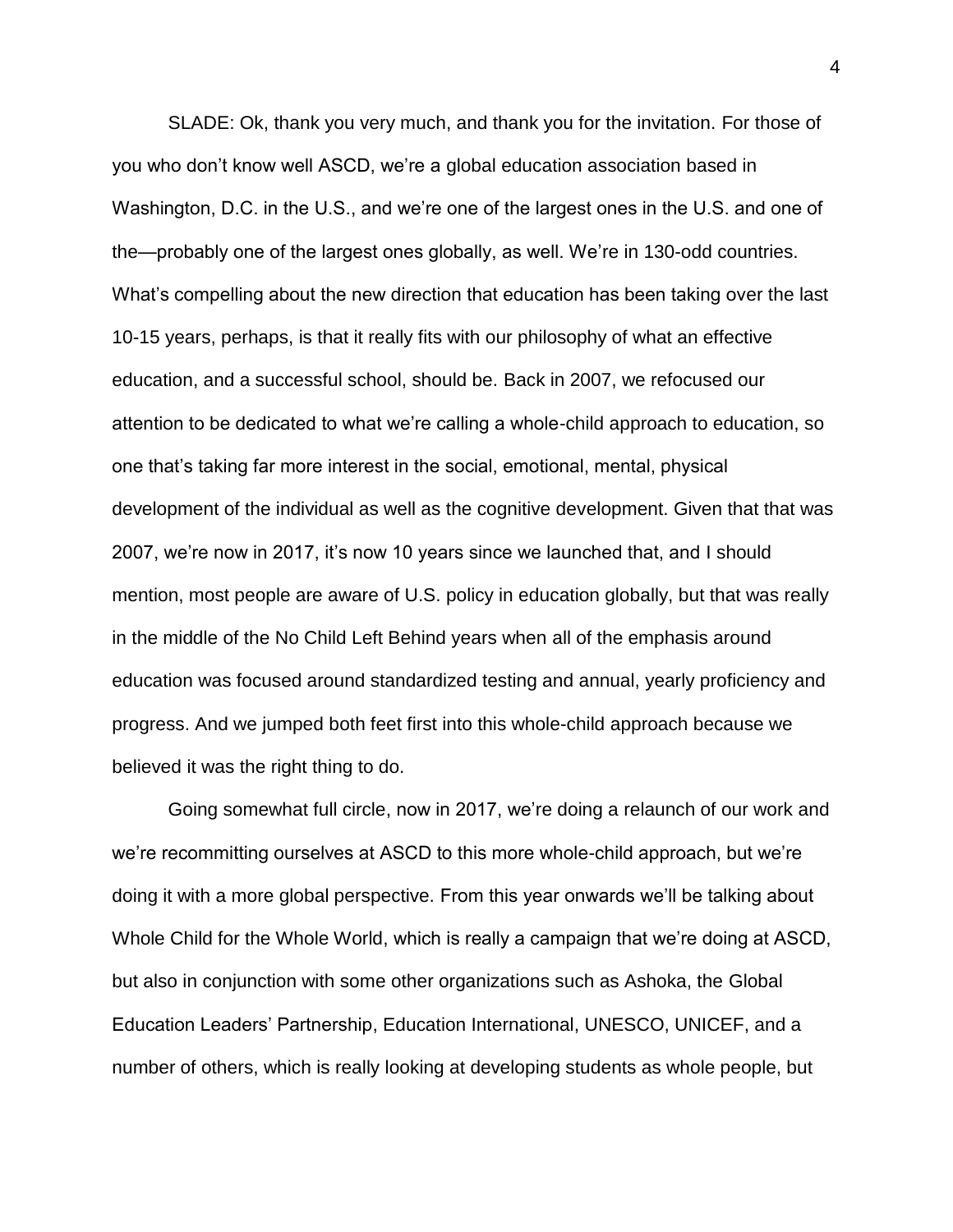also ones that are being developed to be stewards of the world and citizens of the world that they live in. So it's really taking the more global aspect and focusing on, as you were saying in the introduction, on some of those skills that we know our youth are going to need, not only today, really not only yesterday, but definitely moving forward into this century—so the skills of communication, of cultural competency, of problemsolving, of collaboration, of teamwork. So, again, going back to those, whether we call them dispositions and attitudes, or knowledge, or the skills around communication and seeing projects through to their end, and that really is—one, it's the focus of the work we're doing at ASCD, but it also seems more and more the focus of what ministries of education are looking at. We're moving away from seeing education as a contentdelivery system, and it's more of a system which trains and develops people ready for society and to be lifelong learners as well.

CARE: It makes a lot of sense, and it really links with what education, I think, originally was conceptualized for. That is, it's about a development and a training ground for us to develop in children the skills, the competencies, the characteristics, the maturity that they need to move out into the world. The other thing I really like about that is the Whole Child for Whole World. I think it's a lovely, lovely phrase. So Ramya, does that, Whole Child for the Whole World, does that click with what's happening in your work in the Asia-Pacific?

VIVEKANANDAN: Thank you very much, Esther. Absolutely, and I think actually even beyond the Asia-Pacific. I mean UNESCO as a whole, well before the Delors report that you referred to was published in 1996, I think even in our Constitution itself, when UNESCO was established back in 1945, there's this central notion that—actually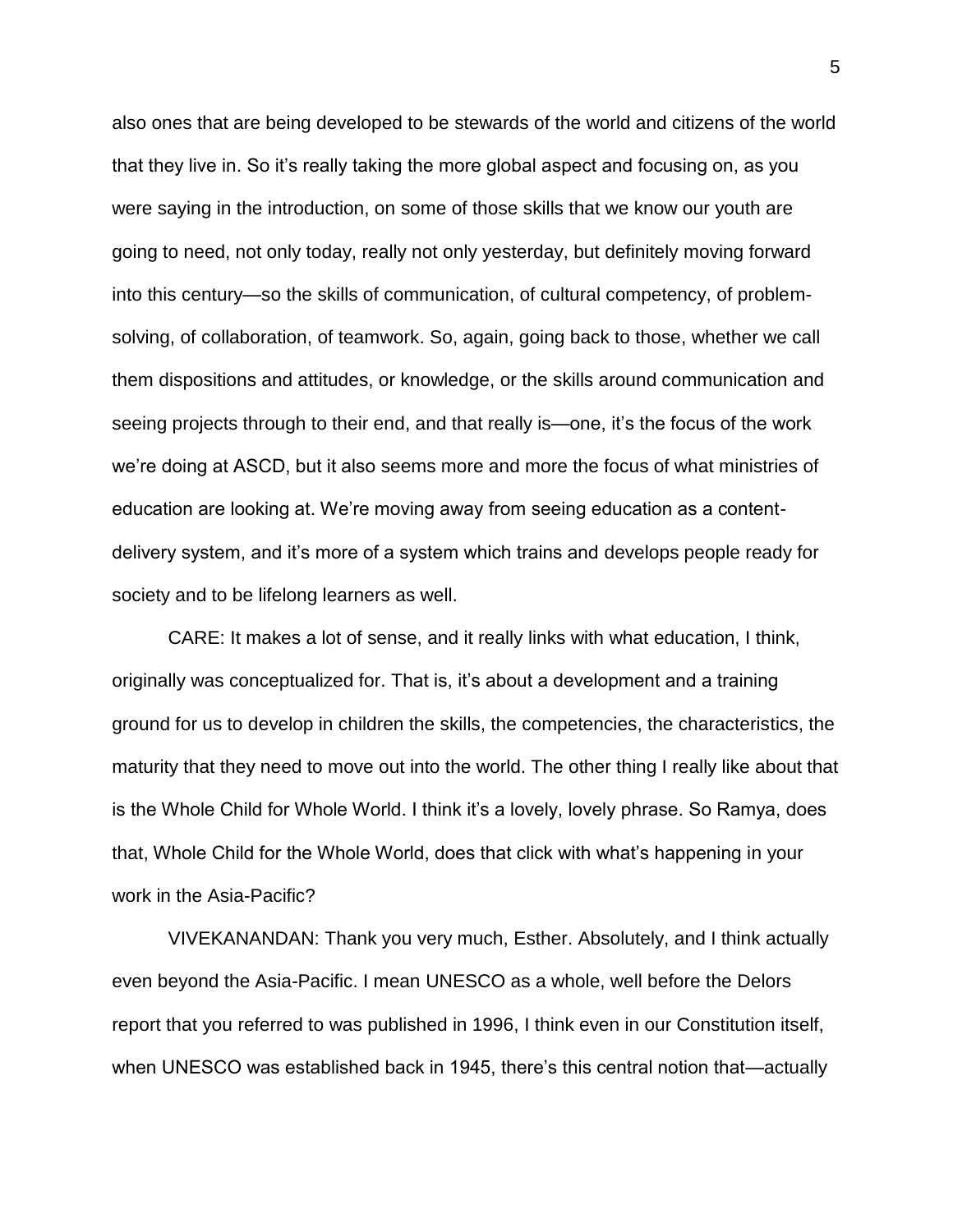there's a phrase that says that—"since wars begin in the minds of men and women, it's in the minds of men and women that the defenses of peace must be constructed." And across all of the sectors in which UNESCO works, which is education, culture, the sciences, and communication and information, it's this idea that all of this must serve peace, simply, and bringing people together across nations and across regions. So I think this is really central to the mandate of the organization, and then as you said, indeed, since 1996 we've been talking about the four pillars of learning and the idea that learning is not just about the cognitive and the knowledge, reading and writing and maths, but actually much more than that. And then I think more recently, with the adoption of the Sustainable Development Goals and specifically the SDG 4, which is focused on education and the Education 2030 agenda, it's a much more holistic sort of vision of education; whereas in the past, with the Education for All agenda, we were focused very much on issues of access, quality to a certain extent as well. But now it's actually looking at learning as a whole and looking at areas such as education for global citizenship, education for sustainable development, and actually all of the countries of the world adopting this agenda and are going to be working toward that.

So in the Asia-Pacific where I sit—so I'm based in the UNESCO office in Bangkok, but this is our Regional Bureau for Education for all of the Asia-Pacific region—we've seen, most definitely I think that when you look at many, many countries in this region, how they actually conceptualize education now, in terms of what's reflected in their vision and mission statements and their overall education policy. It's very much this idea that education has to contribute to empowering the whole child, to borrow the phrase of Sean's organization, and this is increasingly reflected, I think, in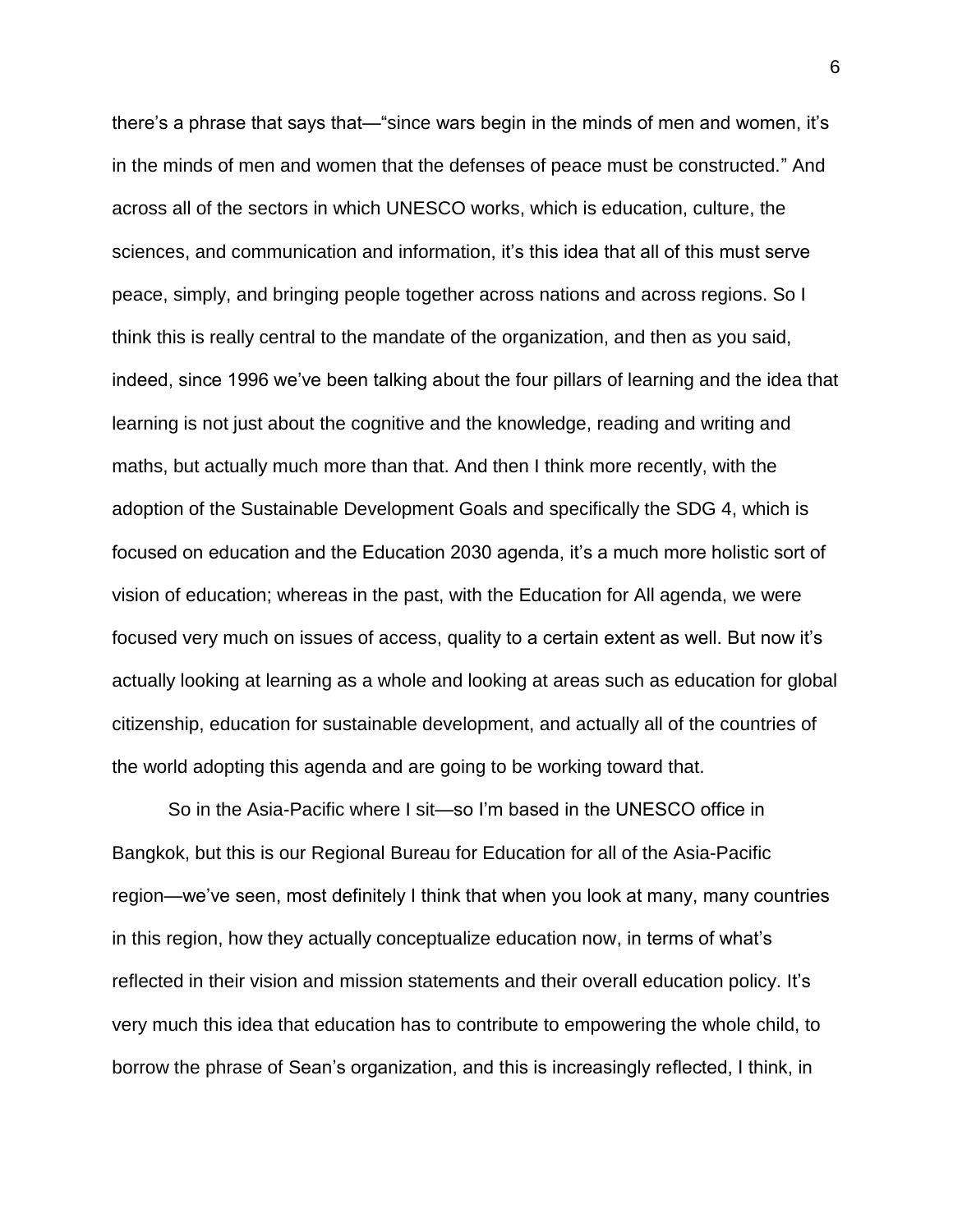the way that curriculum is structured and a lot of work that's been occurring in our region.

So actually starting in 2013, we started to become much more interested in this, and we leveraged a network that we coordinate called the Education Research Institutes Network, or ERINET, which is our acronym. But it's basically a network of universities and research institutions in the region that are working on education, and so working across a range of member institutions in several Asian-Pacific countries we tried to understand more about how these other areas of education, these other skills which some people call 21st century skills or noncognitive skills—we actually started using the term transversal competencies at that time—but we strive to understand, basically, in a series of studies, actually how these skills are reflected in educational systems. So the first phase of the research was very much focused on policy-level efforts, whereas the second phase looked more at school and teacher efforts and practices, and then thirdly, on the impacts on teacher development and training. And then more recently we worked through another network that we run called the Network on Education Quality Monitoring in the Asia-Pacific, which is a regional network on learning assessment issues actually, to look at the assessment side of the transversal competencies.

And I think as a whole we saw—like I said, that definitely at a high policy level that countries are very much committed to reorienting, to a certain extent, their education systems to focus on things like problem-solving, being able to live and work with people from other cultures, communication, etc. In our part of the world, creative and innovative thinking and interpersonal skills were particularly the areas that seemed

7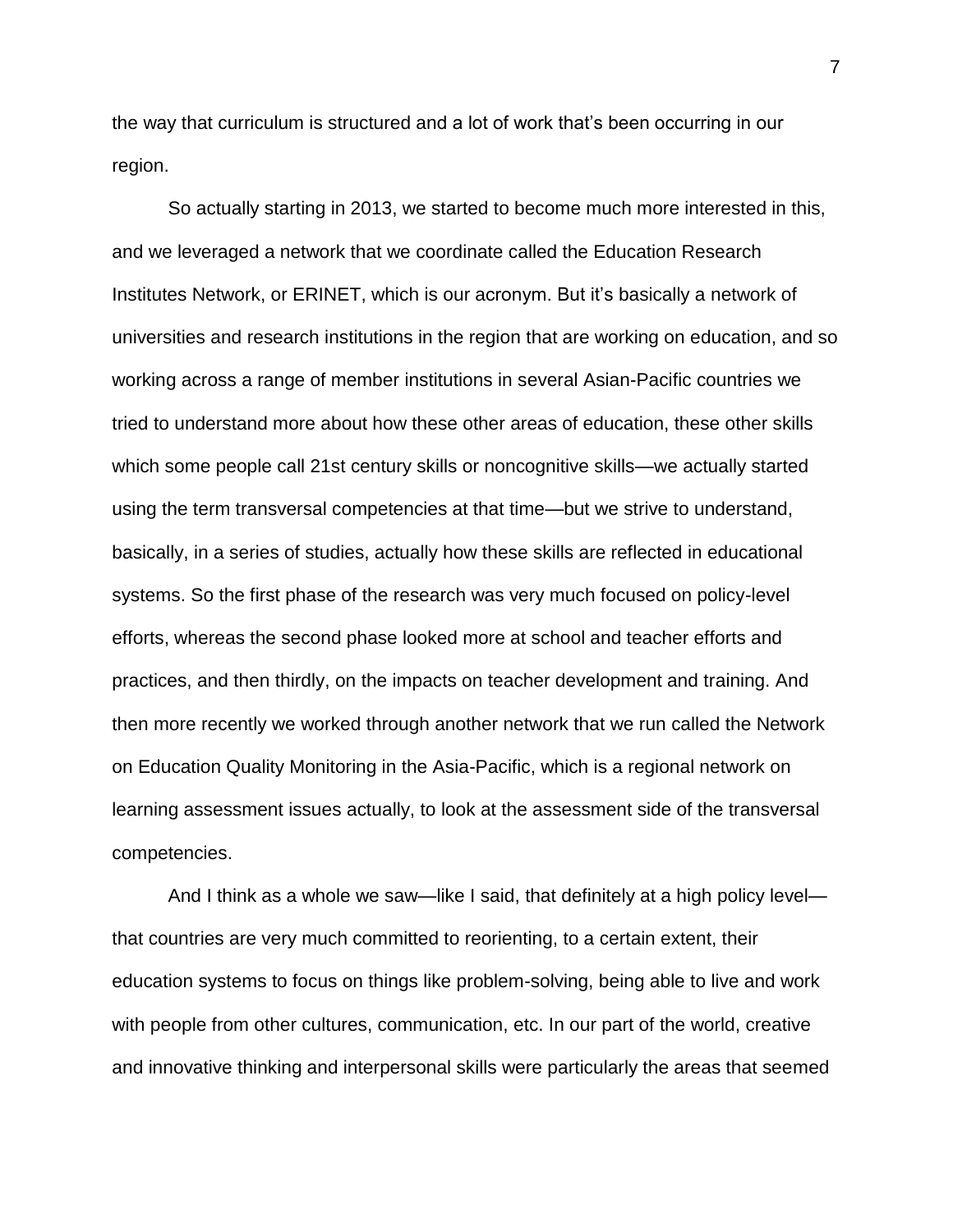to be emphasized, at least in the countries that were involved in our research. And I think the rationale behind that—there are many different drivers, but—it seemed that actually the economic discourse and the idea that if you focus on these areas you will produce learners who can be more successful in the job market, this was kind of the primary driver.

But what we saw is that even though there's sort of policy-level interest and commitment to reorienting education systems in this way, the actual how, in terms of, you know, how are these types of skills integrated in curriculum? How are teachers trained? Are they trained? Are they equipped? Are they supported to actually teach these areas? And then of course, you know, how do you assess things like creativity or problem-solving? These, I think, are the challenged in which we are very much interested in continuing to examine in the next few years, in terms of our work program.

CARE: Yeah, it comes across as an incredibly complex scenario. I mean, if we think about—Sean, you know, you're mentioning quite a few specific skills—you know, immediately the question arises, well, is there a particular set of skills that are more important than others? Is there a finite set? What do the skills actually look like? Are we actually talking about skills, or are we talking about values? Are we talking about attitudes? So, you know, at the moment we're in a phase, as Ramya says, where there seems to be a great deal of consensus about moving toward this more skills-focused education system, but there are many, many issues associated with making that shift to being much more explicit. And—I think Ramya, as you mentioned—we have issues of curriculum reform and review that are associated with this. We need to be rethinking whether particular sorts of pedagogical methods and strategies are better-suited to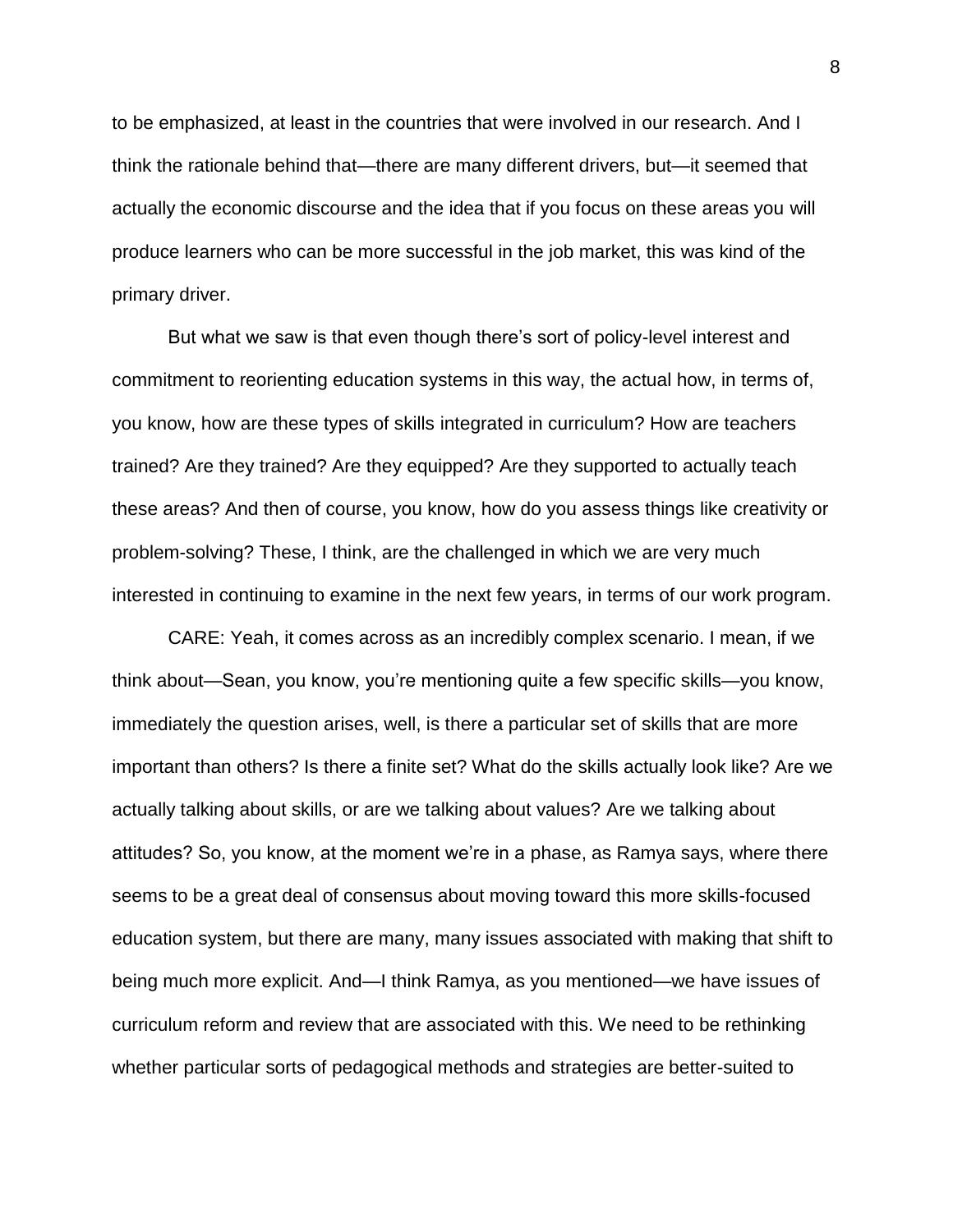teaching skills than the methods that we've used in the past to teach for content and knowledge. And we also need to think about, are there different approaches or methods of assessment that will help in the teaching of these skills?

So we know already that there are many countries that are moving on the curriculum reform and review process. For example we've seen Philippines, in 2013, really going into a big, what they called the K-12 basic education reform agenda. And that was not only about structural reform within the system, but also looking at the degree to which students were equipped to understand and to apply knowledge, rather than having a focus on content alone. We know that in Norway, for example, two to three years ago the Norwegian Parliament contracted for a group within the country to identify a new vision for the future of education for Norway. We have a country like Costa Rica, at the moment, that is working on their curriculum and a review of that according to the assessment and teaching of 21st century skills framework. So quite apart from that, we also see globally that this move is actually happening. So Sean, I'd like to pick up on a couple of issues here, and maybe if you can focus a little bit on the teaching issues here; and then Ramya, I'm going to move to you and maybe we can talk a little bit more about the assessment piece.

SLADE: Yeah.

CARE: Sean?

SLADE: Yeah, that sounds great. And one thing that strikes me as well is not the downplay some of the issues that are apparent, because yes, we will need to look at how we assess these skills. We will need to get consensus on what these attitudes and knowledge and skills are, although I do think, as Ramya was saying, that we are moving

9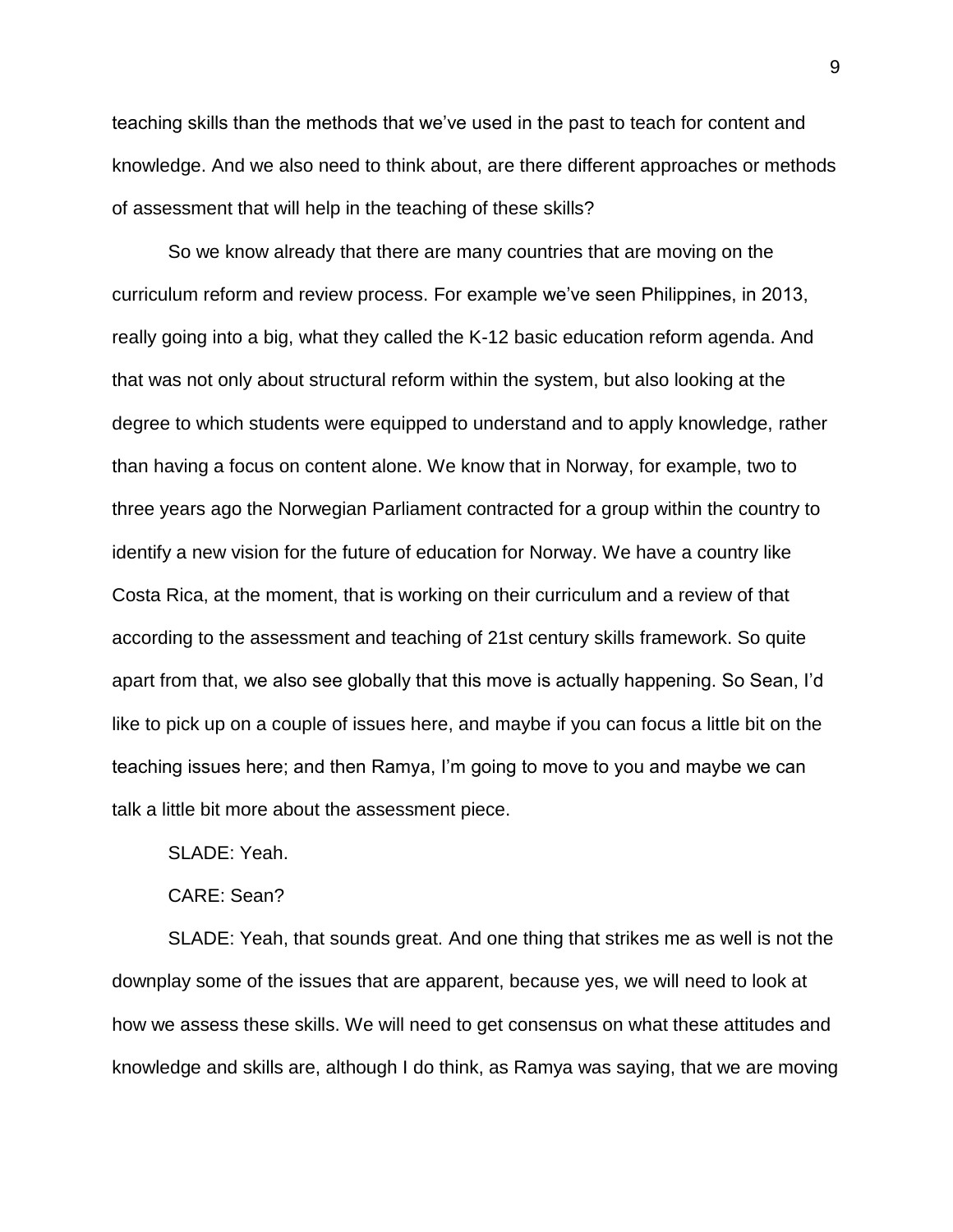along that path and we're getting there. We do need to look at teacher trainer courses as well, to help teachers coming out of universities to know how to teach this. And all of those things, if you start to stack them up, start to seem a little bit overwhelming. But what we need to remember is the current system we have is not working for the majority of students, or it's not reaching the potential that it could be, and the assessment systems and delivery systems we've had for at least the last 15-20 years are not teaching the skills that we know are going to be needed in this century. So it's just, playing a little bit of devil's advocate, we don't need to develop the perfect system in its entirety in order to make this shift, because what we are moving from, which has been a very strong focus on academics and content and fact-memorization for a long time, is not a system which has been perfect by any means. You know, I often say as well that, you know, in the U.S. we have been focusing a lot on standardized testing, and especially around literacy and numeracy. Now, there are studies out there that show that students who actually do well in those tests, even at leaving school-level, that is not indicative of their success at future life. And so I think we just need to remember that the system we've had previously has not been a perfect system.

But now going on to your question.

(Laughter)

SLADE: So when the issue that we need to look at—and we see this often, we see that we often talk about these things, these missions coming out from UNESCO or OECD or even ASCD, or reports coming out from Brookings, and they hit the mark—but you often see that these missions that are at a very high level don't often play out into the schools and into the classrooms, because there is a disconnect between what those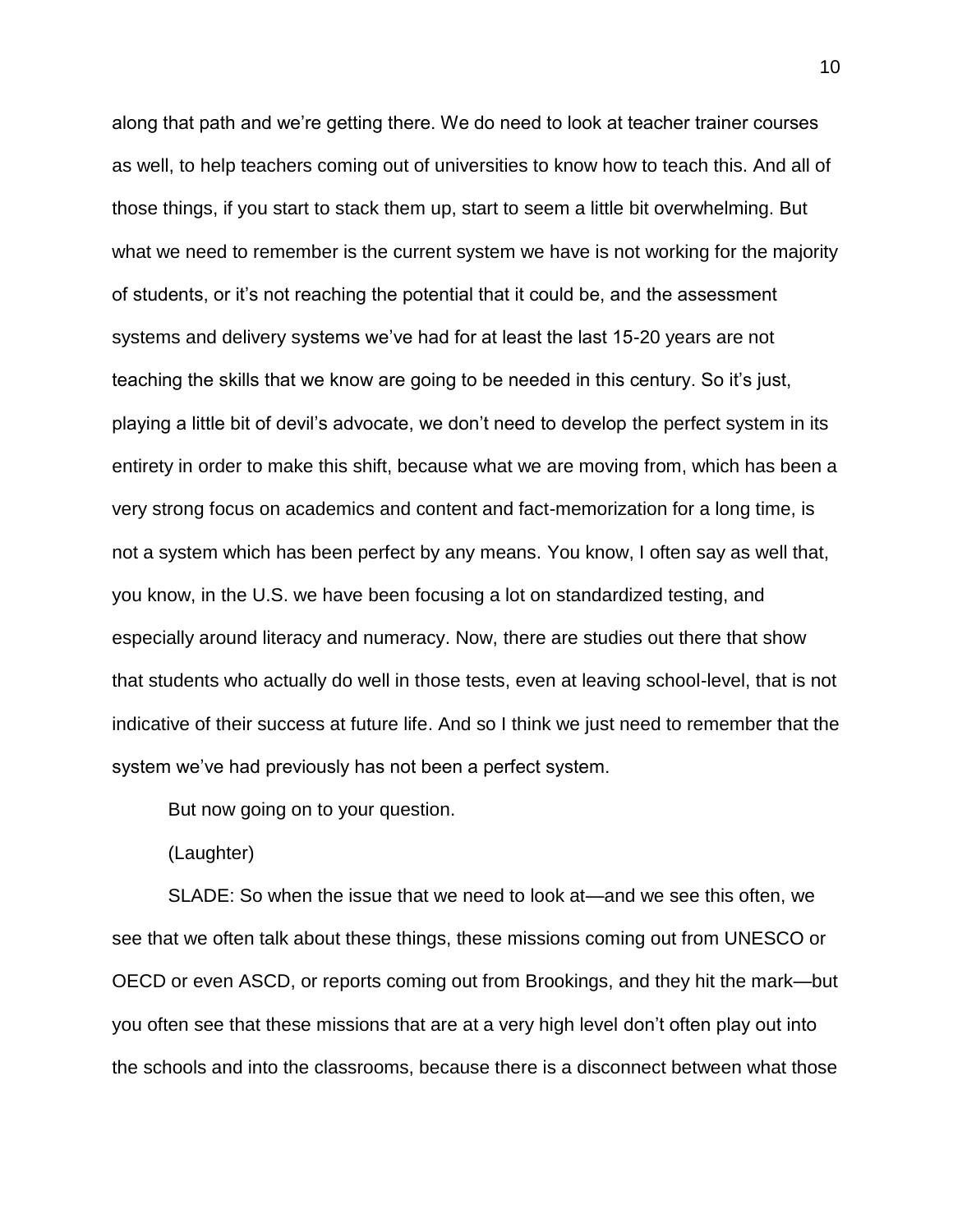missions are and then what teachers have been trained to do, or what they believe they are expected to do, or what they are being evaluated on. So as we start to get more and more buy-in about these skills, the conversation is starting to come down to the teacher level and the classroom level. But there is still a gap there. Two things that we recommend from ASCD: one is, we need to keep the conversation going amongst teachers, and especially classroom teachers, about what the role and the purpose of education is, because I think that's been sullied a little bit over the last couple of decades. We need to remind them that they are developing youth ready for society, and a global society. And, as people who have heard me speak will know, I'm a strong believer that if you change the mindset of a person, then their actions will change accordingly.

The second thing is, how do we start to develop some of these skills and attitudes in teachers? One thing we are launching this year at ASCD is a globallycompetent learning continuum, which is a free online tool which outlines the twelve dispositions or attitudes, knowledge and skills, many of the same things that we've been talking about previously in terms of developing empathy and promoting equity, cultural competency, collaboration. But it's designed not for the students; it's designed for the teachers. So it's a continuum for them to move along in order to almost retrain or redevelop their own skills around these competencies that we're saying are now so important, because if you were a teacher, as I was, trained back in the late 80s, early 90s, you were not trained in these core competencies. You may have developed them intuitively as you went through five, ten, fifteen years of classroom experience, but you were not trained on them. And at least in the U.S. over the last decade, we have not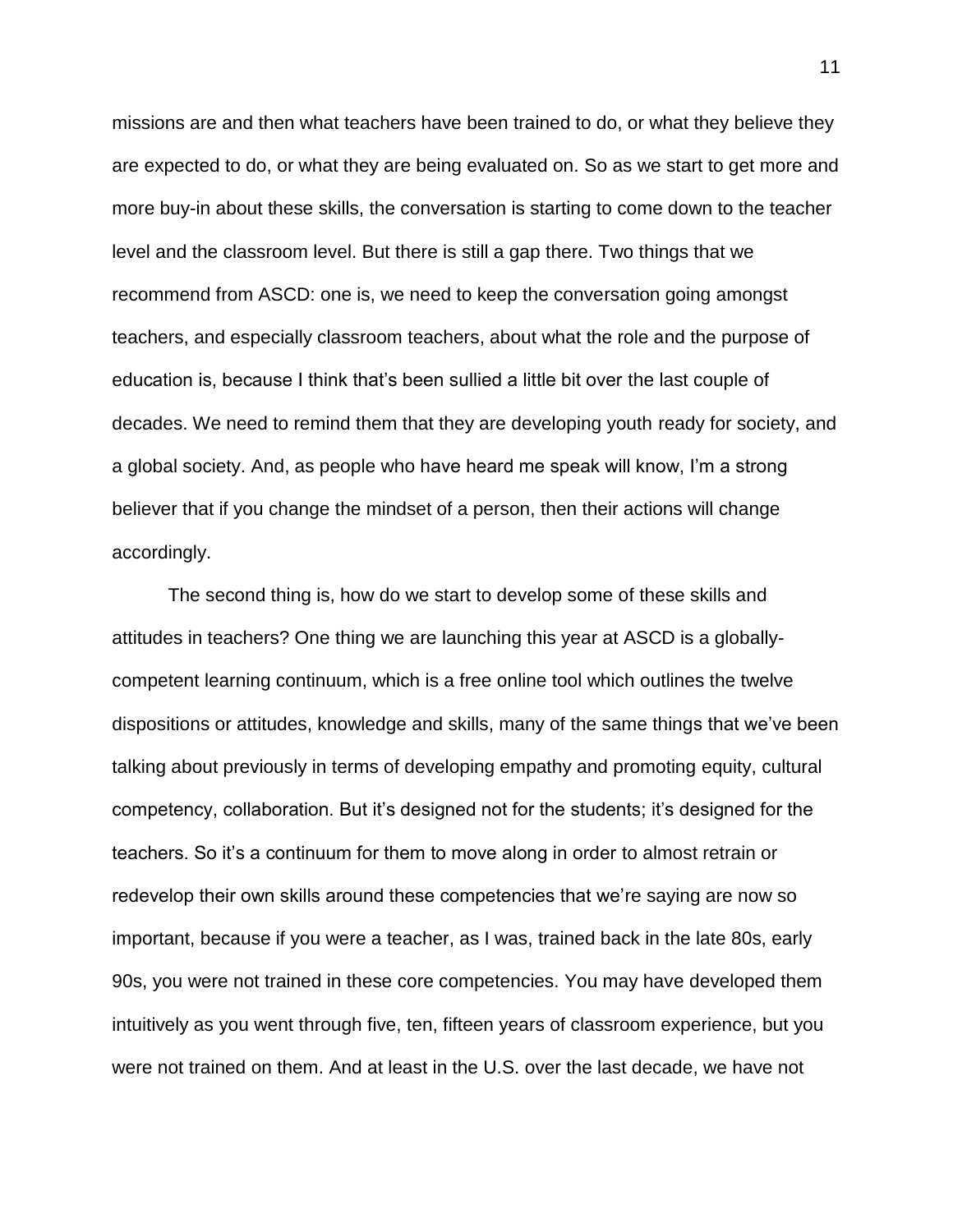had many teacher-trainer colleges that have been developing these skills. One, how to teach them, but also how to recognize and observe them as well.

And so I think this is going to be the next step, where we need to actually start to go back into schools with professional learning, in-service training, and start to provide not only the words and the mission about what we're talking about, but to start to show some more concrete examples about how teachers can infuse this back into the work that they're currently doing, as opposed to stopping what they're doing and trying to get retrained and restart something completely different.

CARE: Yeah. You've been saying that the teachers are not being trained in those core competencies, and therefore are not-well equipped for the shift. And so if we move that conversation around to what does this also mean for the competencies of the teachers in using assessment to promote the skills, are there any parallels, Ramya, for you in the Asia-Pacific and the work you've been doing?

VIVEKANANDAN: Yes, so actually we started looking at this issue of assessment of the transversal competencies or 21st century skills because in the other work we had done, looking more at the policy-level and the curriculum, we saw that there was really a disconnect between, like I mentioned, these vision and mission statements that really talk about, you know, cultivating these skills and competencies, and even curriculum to a certain extent, like you mentioned the case of the Philippines and others that have actually made a concerted effort to shift, you know, the integration of these areas into the curriculum. And yet, assessment systems that, in our view, according to our hypothesis were still quite traditional in terms of from a measurement perspective, particularly when you look at things like high-stakes exams or even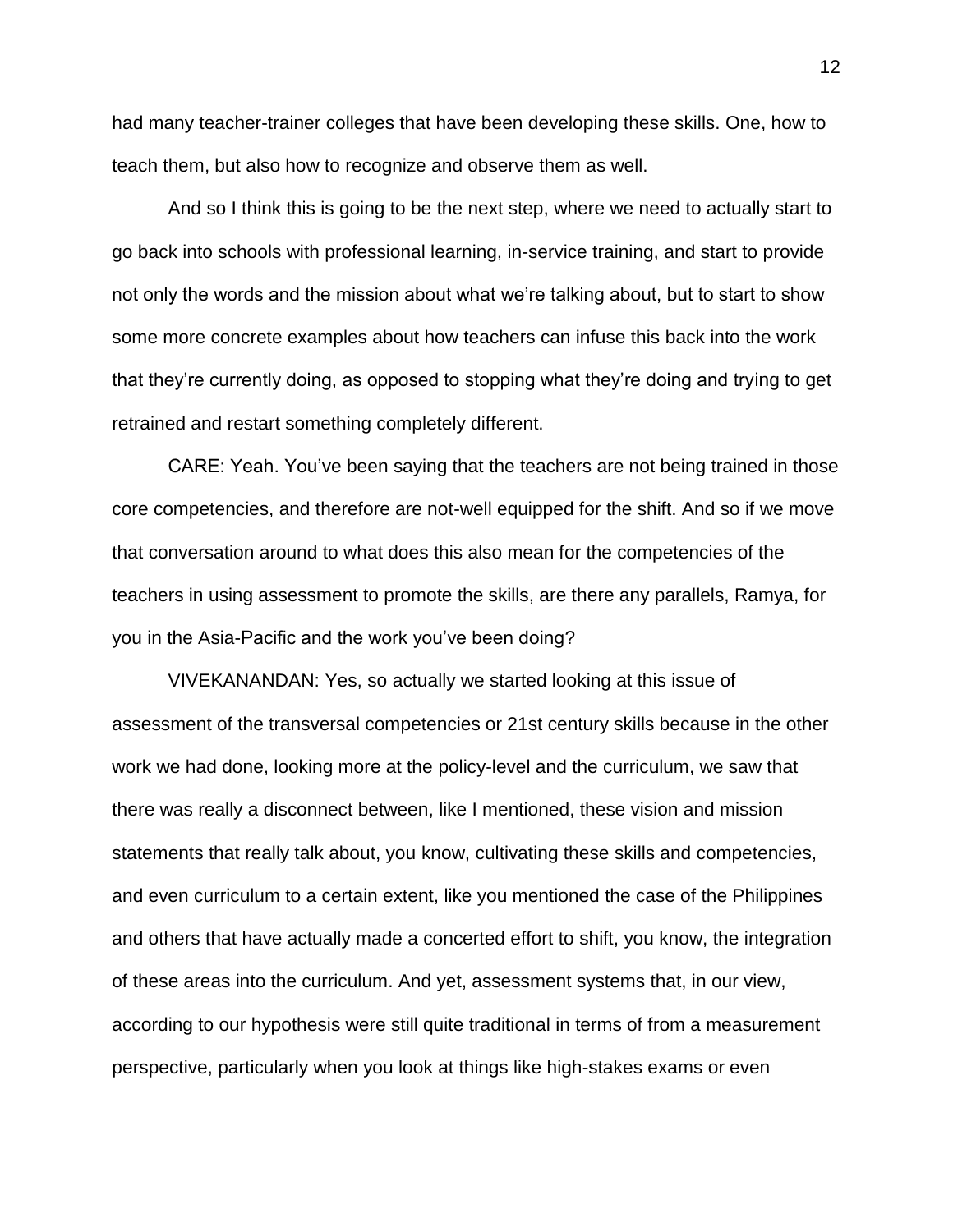national assessments, that didn't, you know, necessarily cover these areas. So—which was why we launched, actually, the study specifically looking at the assessment of the transversal competencies, and it was basically nine countries in our part of the world that participated in this: Australia, Hong Kong, China, India, Korea, Malaysia, Mongolia, the Philipphines, Thailand, and Vietnam. So obviously a very diverse set of countries, but we were interested in looking at assessments both at the system level, in terms of whether—national assessment frameworks and sort of, you know, the national conversations going on around assessment—whether transversal competencies featured there; but also sort of school-level, by actually going down to a certain number of schools and talking with teachers and school leaders and other stakeholders as to their understanding of this.

And we saw that, you know, indeed—of course, it varied greatly from country to country—but indeed there seemed to be a policy, systemic sort of commitment to reconceptualizing assessment to a certain extent, to think about ways to also cover these areas, but then I think it was more—at the school level, as you mentioned in terms of teachers and what is their role in all of this—where teachers didn't necessarily—they were very committed, I think. Most of the teachers who were part of the study in these countries, they're very committed to the idea, they recognize that of course these skills and competencies are important and this is part of my role as a teacher, but of course they felt challenged in terms of how do I, in addition to teaching, you know, reading and maths and science and everything else that I have to do—so as Sean was saying, how do I actually, in my teaching, in my everyday practice, how do I incorporate, you know, also thinking about problem-solving or creativity or innovation?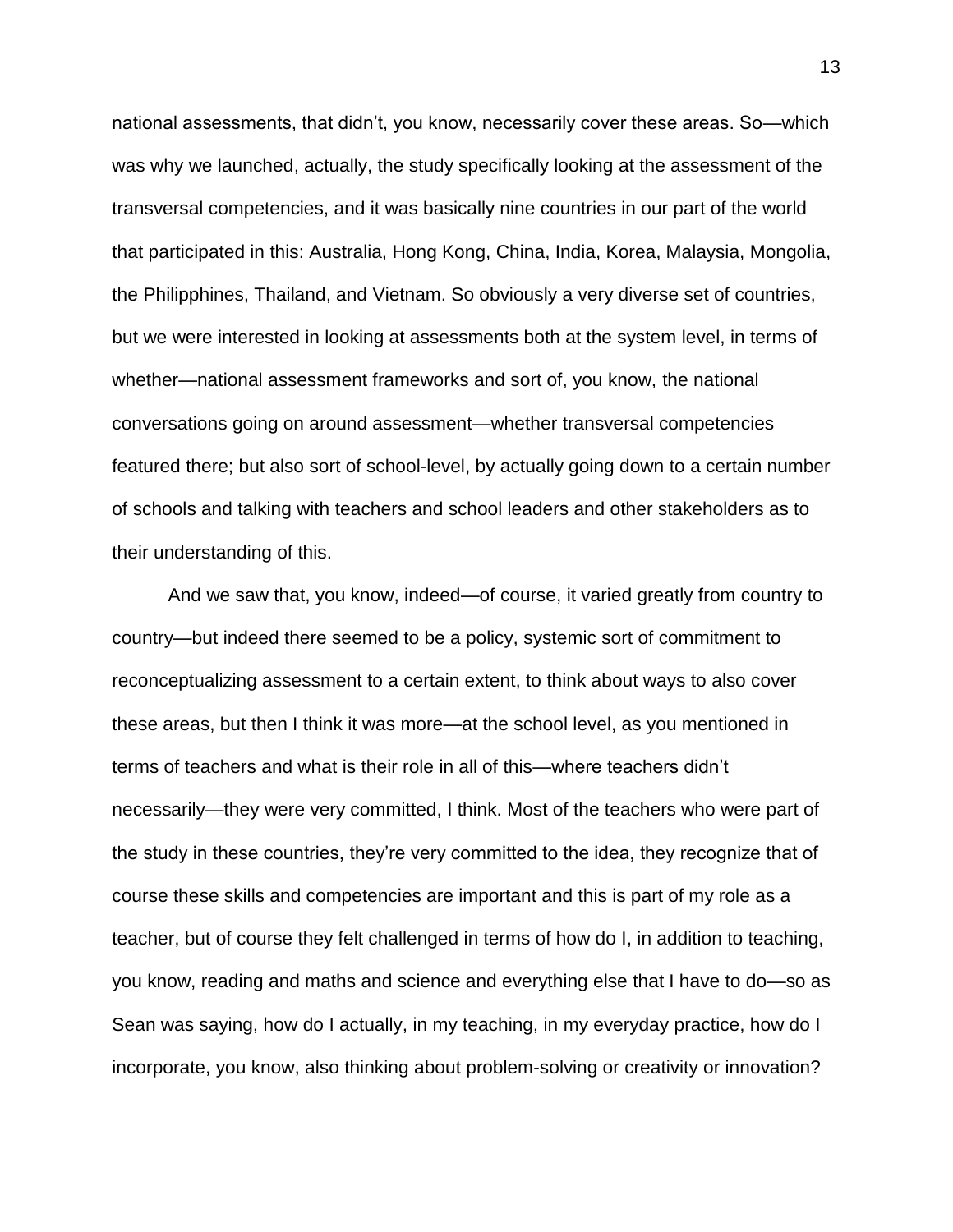But then in terms of assessment, they didn't feel, in most cases, that they had had training or support to actually know how to assess these areas, certainly not, I think, from an initial teacher education perspective. I think pre-service teacher education in most countries in our region is still quite traditional in terms of, you know, not necessarily thinking about assessment of other areas, but then also in terms of access to tools and instruments that they could use, you know. Some of them in some countries sort of went about finding things on their own initiative, actually, to think about how they could actually assess their students in these areas, but then there is a real, sort of, gap in terms of systemically really knowing how to do that.

And so I think there's a conversation that we need to have around, certainly, both large-scale learning assessments and exams and thinking about how we can look at, you know, how these sort of traditional measurements can actually also move into covering these areas; but then of course assessment is not just exams and large-scale assessments, it's what happens every day in the classroom. Teachers every day are assessing whether or not their students are learning. So it's also thinking about what can we do in terms of supporting them with other types of assessment strategies that they can use in the classroom, whether it's something like performance assessment or folio assessment or—I think there's a lot of innovative approaches actually out there, but it's perhaps just a matter of, you know, bringing all those together and particularly in some of the low- and middle-income countries of our region, thinking about how we can really support access and training and particularly capacity building around that for teachers.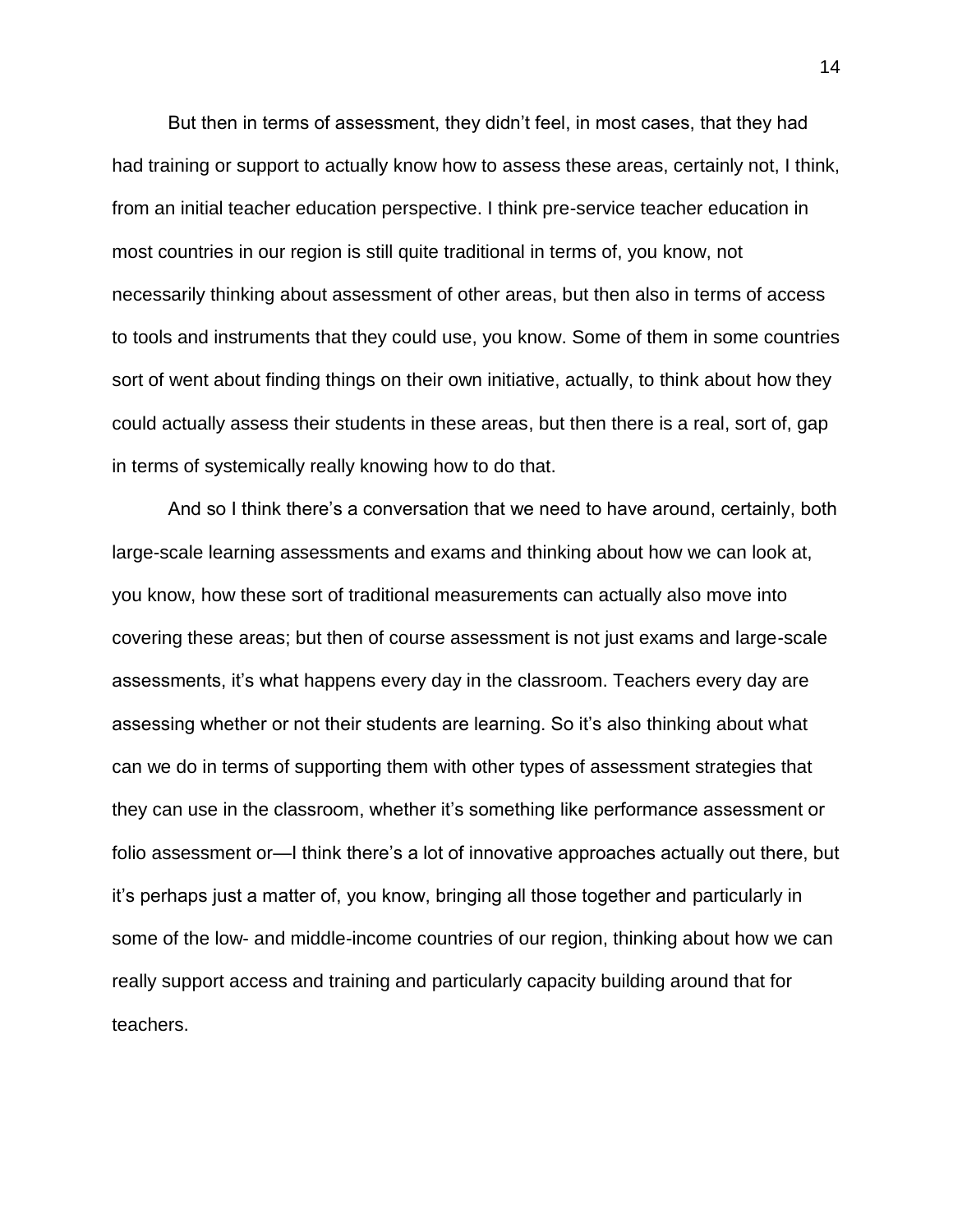CARE: Yeah, I think as I've been listening to you, I've been thinking more and more about the fact that many of these difficulties, I think, come down to the fact that we don't really understand a great deal about the nature of the skills yet, and maybe this is true for the teachers. And so if you don't really understand fully what it is that you're teaching or needing to assess, then of course it's very, very, difficult to go about those processes with students. And I know from our work here at Brookings over the last year, as well as the work that Ramya, you've been doing around transversal competencies, the biggest challenge that seems to have emerged out of this in terms of affecting the shift is this lack of knowledge about the skills. It's a lack of understanding about how they develop. So if we think about something like—whether it's collaborative problemsolving or whether it's creativity—although we might all have some understandings about what those words mean, we don't necessarily have the same understanding of what they look like in their sort of infantile state, maybe, or in their very beginning or their basic states. We don't necessarily have a great understanding of what this might look like in a child who's five years old who's reasonably precocious, or an eight-yearold who's sort of fairly normal for their age, whatever normal might be.

And so if we don't really understand the learning progression of these skills, then we don't necessarily understand how we can nurture them or how we can develop them well in our students. And that knowledge is essential, it seems to me, if teachers are going to integrate the teaching and learning of the skills within curricula or crosscurricula. Teachers need to understand how they might go about modeling some of the skills in classrooms, because again, we're talking about, as we move to a focus on how you demonstrate your understanding and how you apply skills, we're looking for really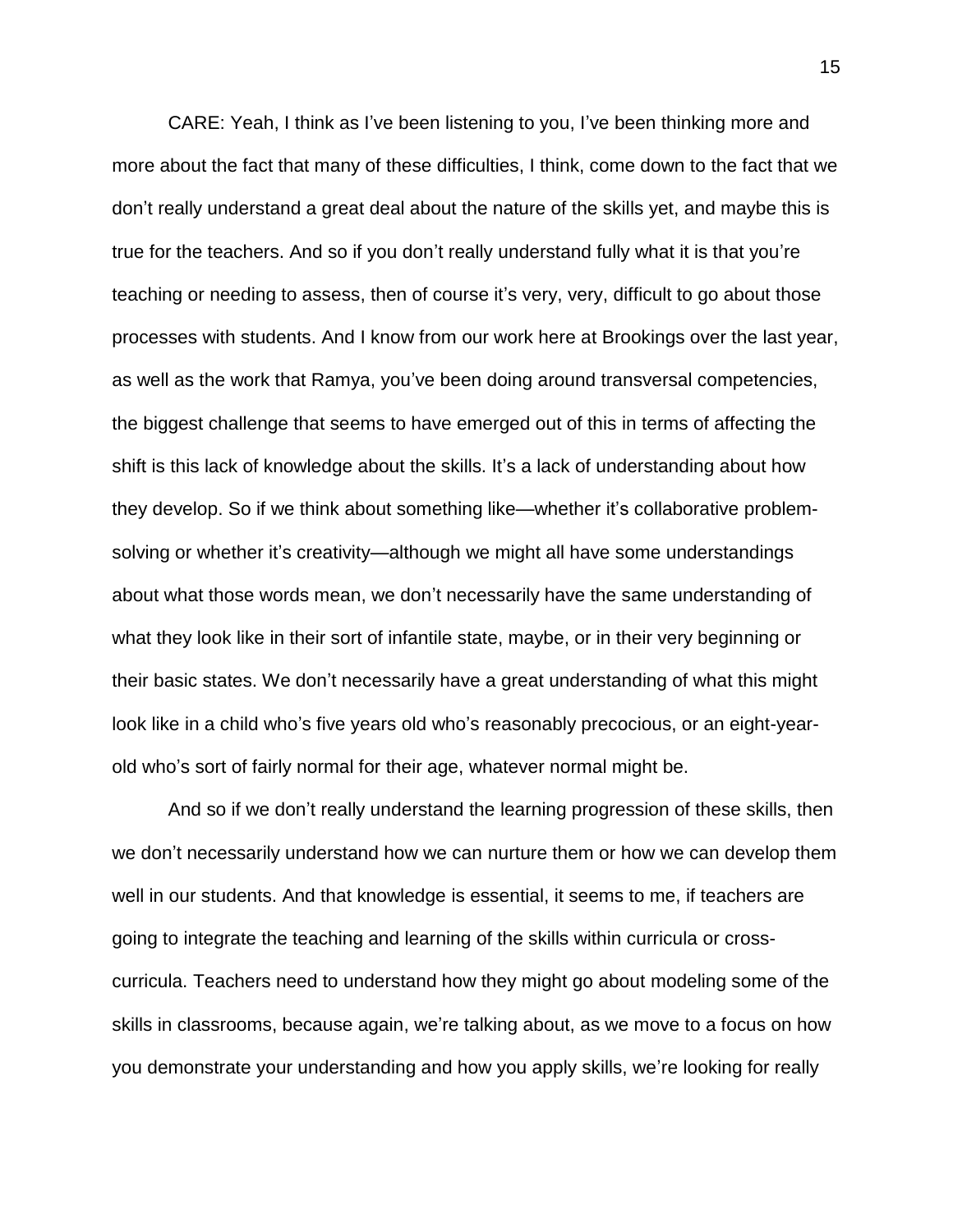active pedagogies in the classroom, and that means that the teachers need to be modeling these things in the classroom. And so again, Sean, you know, you were talking about being trained as a teacher decades ago, and maybe some of those much more interactive pedagogies were not really part of the suite of tools that teachers in those days were led into.

So if we look at the Brookings work, where we've done this large-scale mapping of countries, over a hundred countries worldwide, to look at whether countries are identifying an aspiration for students to be equipped with these skills, we can't, in public documents at least, find evidence of integration within the curriculum quite frequently. We can't find evidence of articulation of the development of the skills through different grade levels. And then I know, Ramya, in your work with UNESCO Bangkok, you've also found that many teachers have said they need more provisional development in both how to teach and how to assess the skills. So from both those sets of evidence, my take is that the lack of understanding of the nature of the skills is one of our absolutely biggest challenges. So I'd like to have your views on that, and whether you think there actually—are there bigger challenges than this, you know? What's the thing that's right in front of us now that we really need to come at?

SLADE: Yeah, I tend to agree. I think the lack of examples, the lack of, say, common understanding in the schools themselves is the biggest hurdle. Because you've had people who have been trained, who have been rewarded, who have been promoted, with a certain skillset around teaching, and all of a sudden we're making a fairly monumental shift to say those things are less important than they used to be, and these other skills are going to end up being a lot more important. Now these are people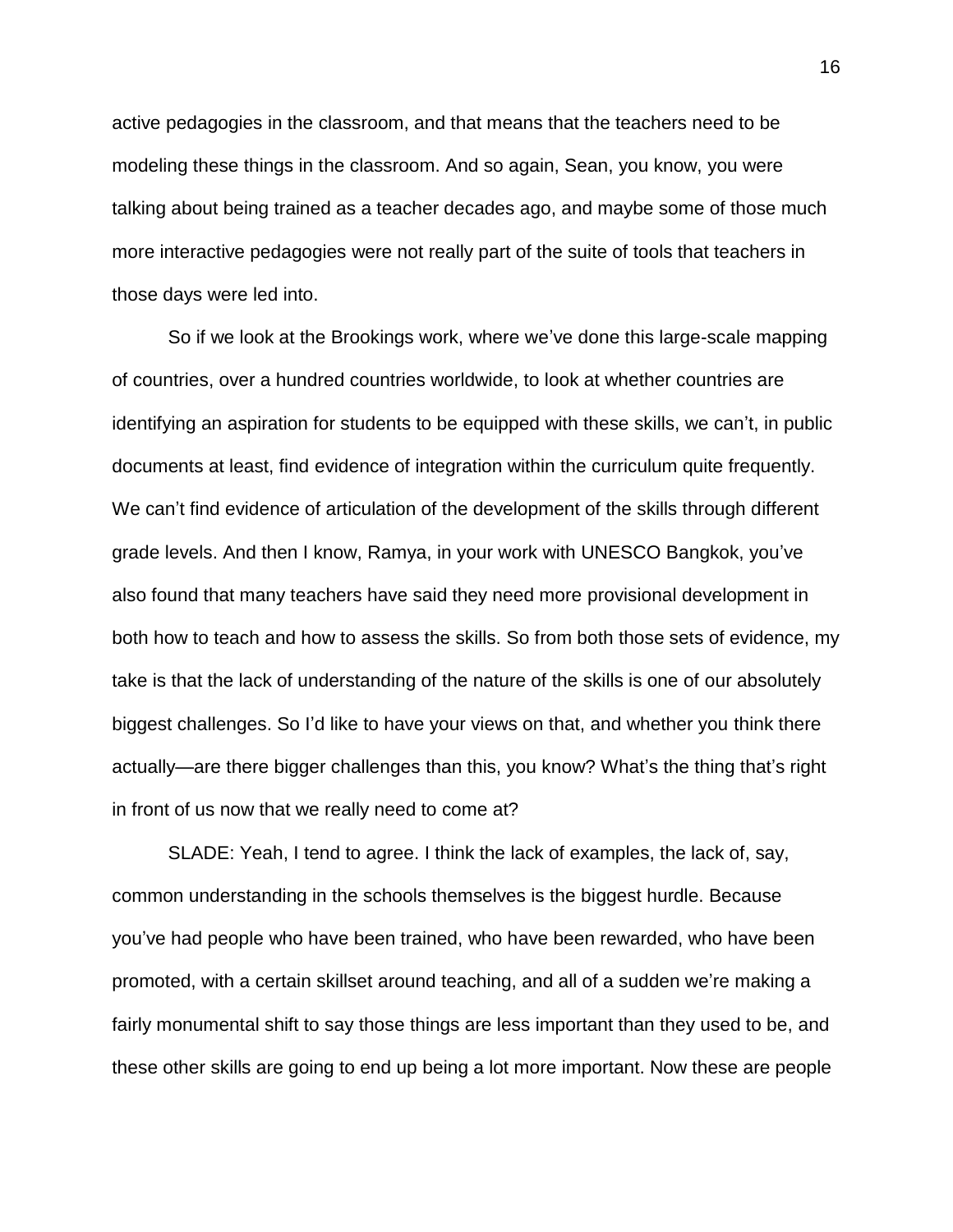that may not even recognize some of those skills in themselves. So that's an issue. However, what we need to realize is that even if we haven't been articulating that problem-solving and perseverance and teamwork and collaboration, even if those things have not been cited as important in years past in the classroom, teachers have still been doing those thing. We actually do those things every single day in every walk of life and in our social space as well. So it's more of shining a spotlight on what these things are and when they've been occurring. I'm a strong believer in the more we can get teachers collaborating, sharing, networking with each other, it makes a far more safe space where they can showcase, see peers doing similar things. It's a great way forward.

But I was jotting down a few notes as you were speaking. I think one thing we need to realize in what's occurring right now is we are going through a fairly monumental change in the articulation of why we have schools and what we want our students to do and act and feel and respond to when they leave. This is—and so if you look at change theory, about how you change vast populations of people, there was an author that I read and you've probably read it as well, Chip and Dan Heath's book *Switch*, out a couple of years ago. And he used the analogy of when you're trying to make monumental change, he had the elephant and the driver analogy, that you need to get the elephant moving. The elephant is your gut reaction, the emotion, the rationale, the reason. And once you get that elephant, the understanding of why you need to change, moving, it's actually hard to stop it because you buy into it. But if that's all you ever do, is inspire that emotion and don't have it directed in going somewhere, that elephant can go anywhere. And so the driver is the one that actually starts to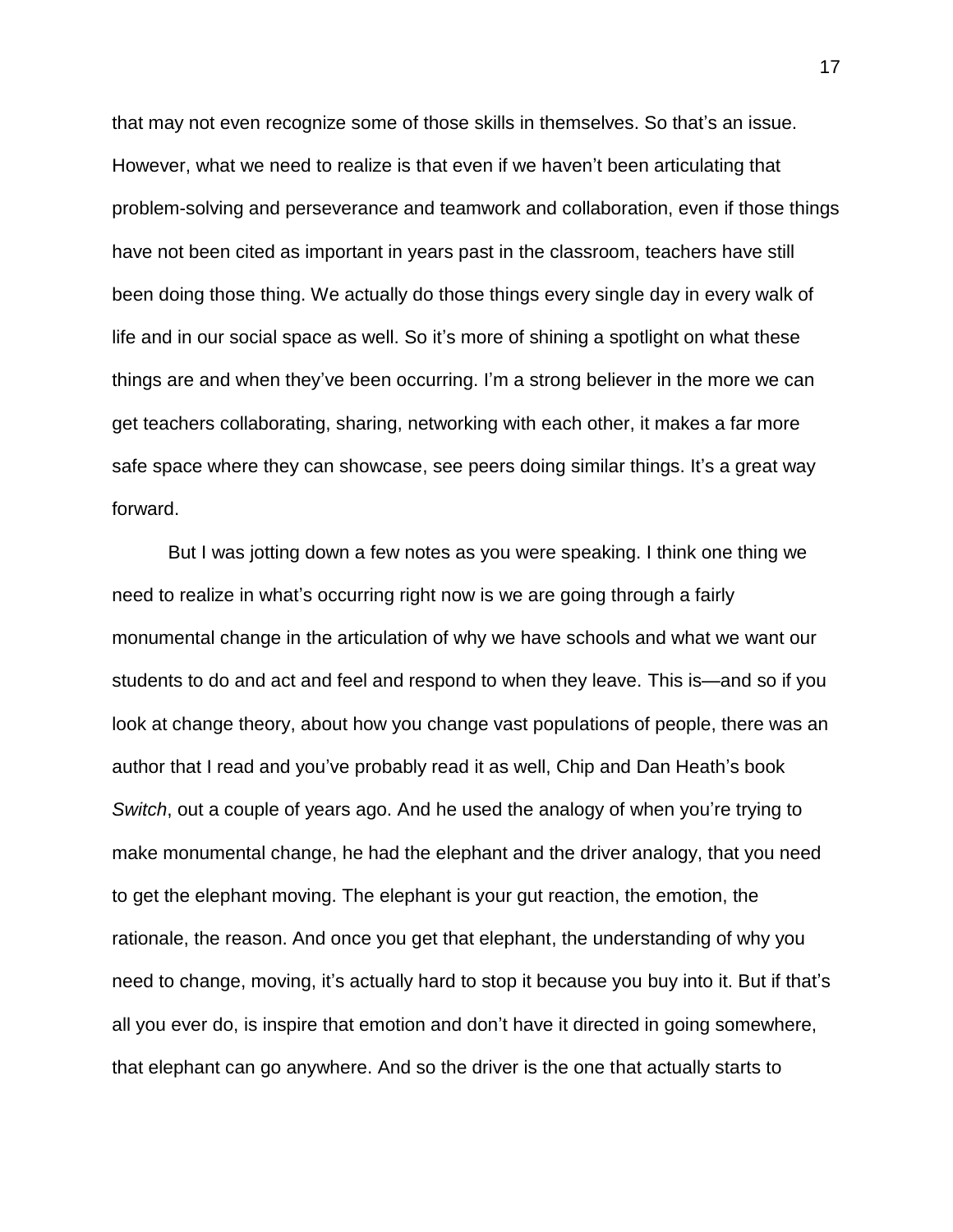showcase where you want to go, and here are examples, and this is what you need to do. So I think, from a—taking a little bit of a step back, this is a change theory process that we're going through. We need to keep on talking to teachers about why this needs to happen at an emotional level, on why they need to consider it. But then we need to start providing examples about what they can do tomorrow as a first, second, or third step, or what they can do along the continuum. That's the driver, that's the showing where they can use this energy and use this purpose. And I think we sometimes fail to do both of those things. I think sometimes we give too much specific direction, examples; or we give too much emotional talk without then proving the examples about how you can put this into practice.

And so I think we're doing fairly well on the mission, the why. It needs to be continued, but I think those examples that teachers need to see on, yes I agree with it, yes I can probably understand how I've been doing this to a certain extent in my classroom for a number of years, but I need some precise examples about how I can do this is in my social studies, how I can do it in my language class, how I can do it in my mathematics class or STEM classes or whatever; because we sometimes have this innate barrier to thinking we can make those changes. So that's another long way of answering the question that I think I agree with what you were saying.

(Laughter)

CARE: Yeah, it's interesting because I was talking about, you know, what is the big challenge? But I also was thinking as you were talking that, you know, we often in discussion talk about what are the challenges, but maybe a better way of us talking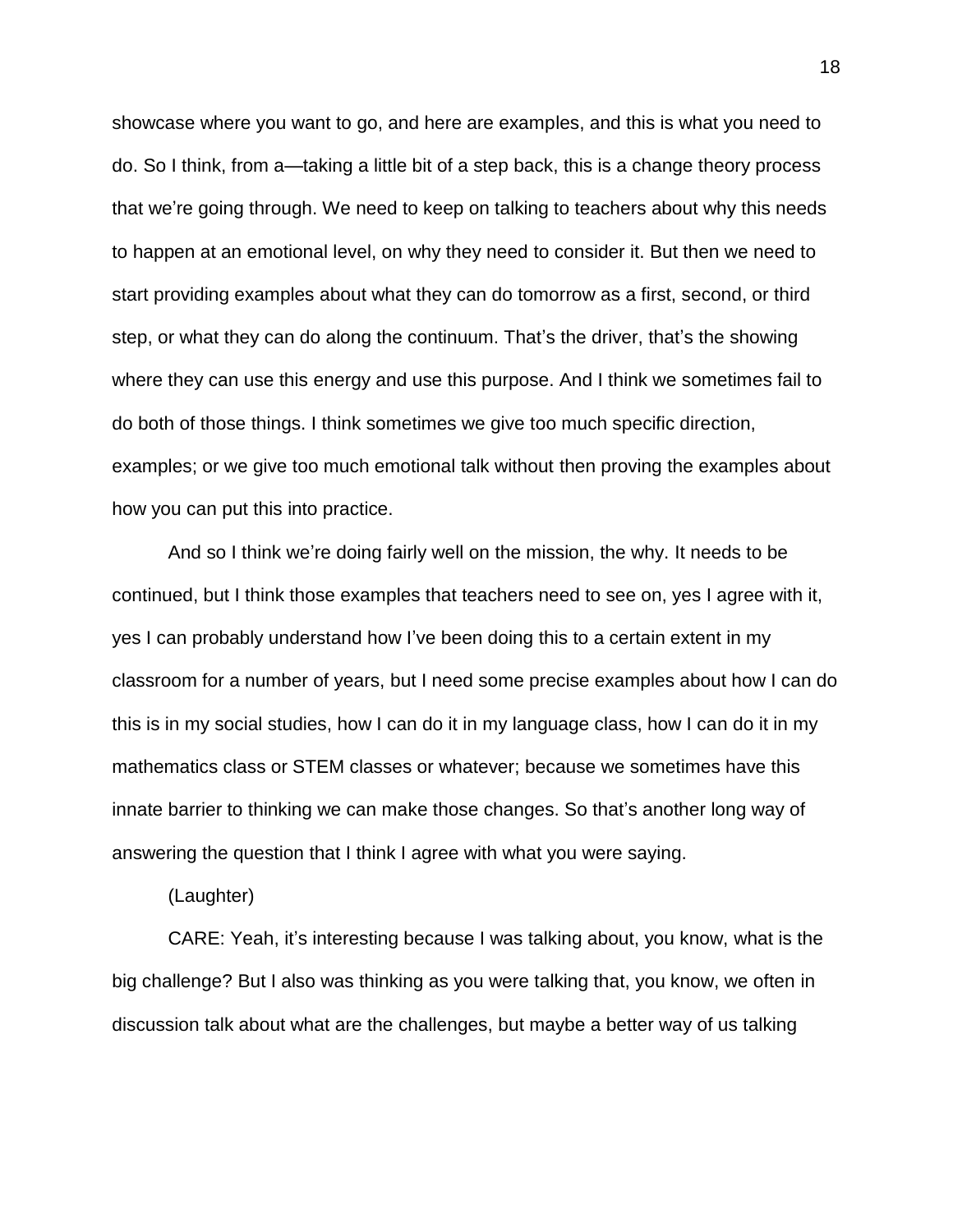would be to talk about what are the drivers and the how. Because, I mean, that really does seem to be the big issue at the moment. You know, what is our next step?

SLADE: One last comment. There is one certainty, and that is this is going to happen. You know, we are going to move down this path. That elephant is already moving, and this is the way that schools are going to move and change too. The question is how do we then bring everybody along as quickly as possible, with the least amount of frustration and pain as possible?

CARE: Yeah. Ramya, what do you reckon?

VIVEKANANDAN: Yeah, I mean I think in my mind there's maybe about three things that—I don't know if I would use the word challenges, either, but—let's say opportunities, perhaps. So I think one, absolutely this issue of the understanding that we have about how these skills develop, and you know, the progression that occurs and the fact that yeah, something like creativity or innovation, what does that mean for a five year old versus a fifteen year old. So I think one interesting thing that UNESCO has produced as a resource, a few years ago, was actually a document, a publication on global citizenship education, on the topics and learning objectives for global citizenship education, which actually tried to break down as per different domains the cognitive, the social, emotional, and the behavioral, and actually sort of gave a clear guidance as to, you know, what you can talk about with lower primary—pre-primary, lower primary age groups versus upper primary, lower secondary, upper secondary. So for example, maybe for a five or six year old, it's more about thinking and talking about who are their neighbors, who are living in their village, and how might they be different from them? Whereas maybe with a ten year old you can maybe start talking about the United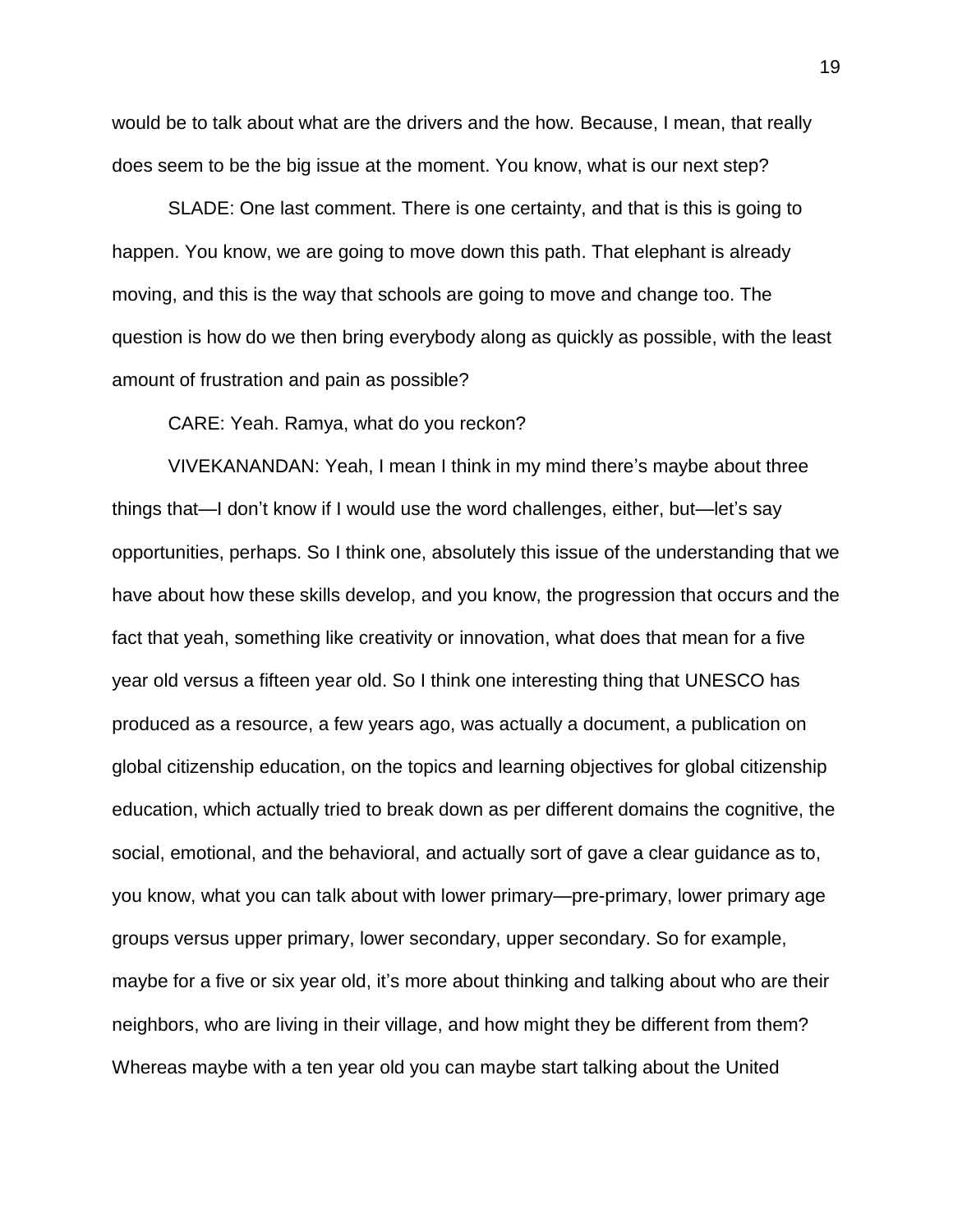Nations. So it really give like very concrete guidance in terms of how to move. So I think that's something that we could consider doing for other areas as well, perhaps as an international community of different stakeholders that are engaged in this work. I think that would be quite exciting.

I think another thing that we've always talked about is this issue of the balance between teaching and learning vis-à-vis all these areas and then what we call the foundational skills, the reading, the writing, the maths, the science. I mean, they shouldn't be opposed, actually in my view, because, you know, through learning the subjects, you know, we should be able to also teach the skills, but what exactly is that balance, I guess? And of course, in many countries including here in the U.S. but certainly in the Asia-Pacific region, teachers, principals feel that they are overloaded, that they don't have enough time in the school day to cover the existing curriculum. So how do you integrate all of this?

Another interesting thing that comes to my mind is just what is actually the role of schools and education in all of this, in developing and cultivating these competencies vis-à-vis, say, the parents or the community? Because we can, going back to global citizenship education, of course, you know, in a school you could be learning about all these concepts and principles, but maybe at home you're getting very different messages. You're being taught to, actually, to hate your neighbor, you know. So that to me is also an interesting sort of thing to think about, is just, you know, what is the role of education and how do we actually bring in the other stakeholders, you know, the community, the parents, and employers? And how do we all sort of move forward?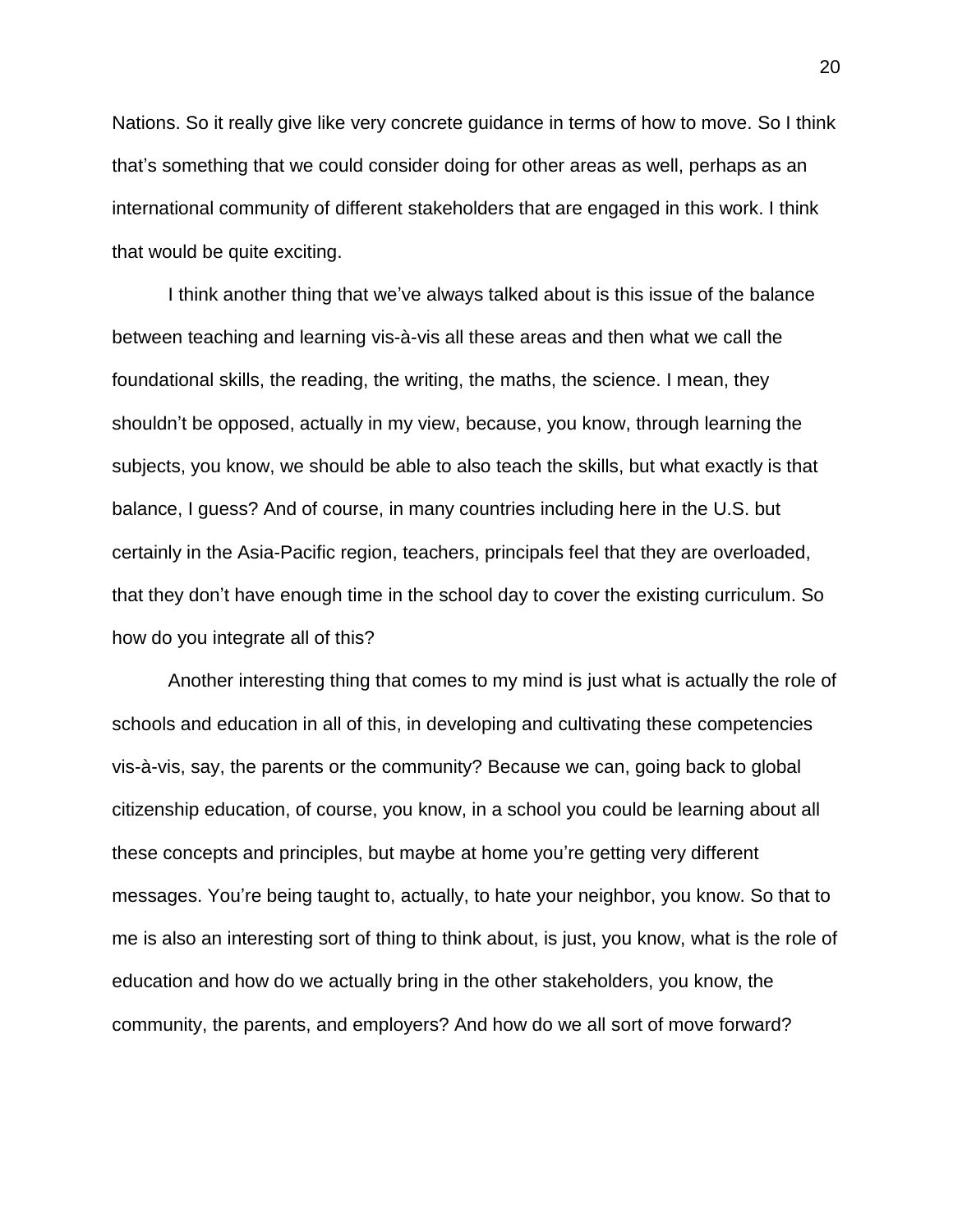But I think as Sean said, this is very much happening. You know, all over the world this is a shift that's occurring in education. So even though these are some big questions and there are challenging questions, I think it's also a really exciting time to be working in education and to be witnessing this shift and to be supporting that. So I feel optimistic, generally speaking.

#### (Laughter)

CARE: That's lovely. I think one of the things I recall over the last few days is several people talking about skills begetting skills. And that really goes to that point of we're not putting aside the basic skills, that we believe and know they're important. So notwithstanding the factual, you say that literacy and numeracy are not necessarily indicators of success, they're skills that may be heard of for many people. And then we just go to the fact that we are in a time of change, and in terms of this role of education, it's natural that in times of major shift there'll be tensions. But I think you're quite right, I mean, the elephant is one analogy. For me, I've been thinking about it as a tsunami because, you know it builds and you can't see it? It's happening under the water? The reality is now, that it is starting to emerge. People can see this. It's not just a ripple any longer. We can sort of see this current rising. We can see it globally, and we can see it in our discourses. And I guess, as it becomes more and more visible, then I guess some of these tensions, some of these different understandings about what education is there for, will have to adjust to it, and hopefully will do that before the tsunami breaks.

#### (Laughter)

PITA: Thanks to Esther, Sean, and Ramya for joining us today. For more on this subject you can find the report, "Skills for a changing world: National perspectives and